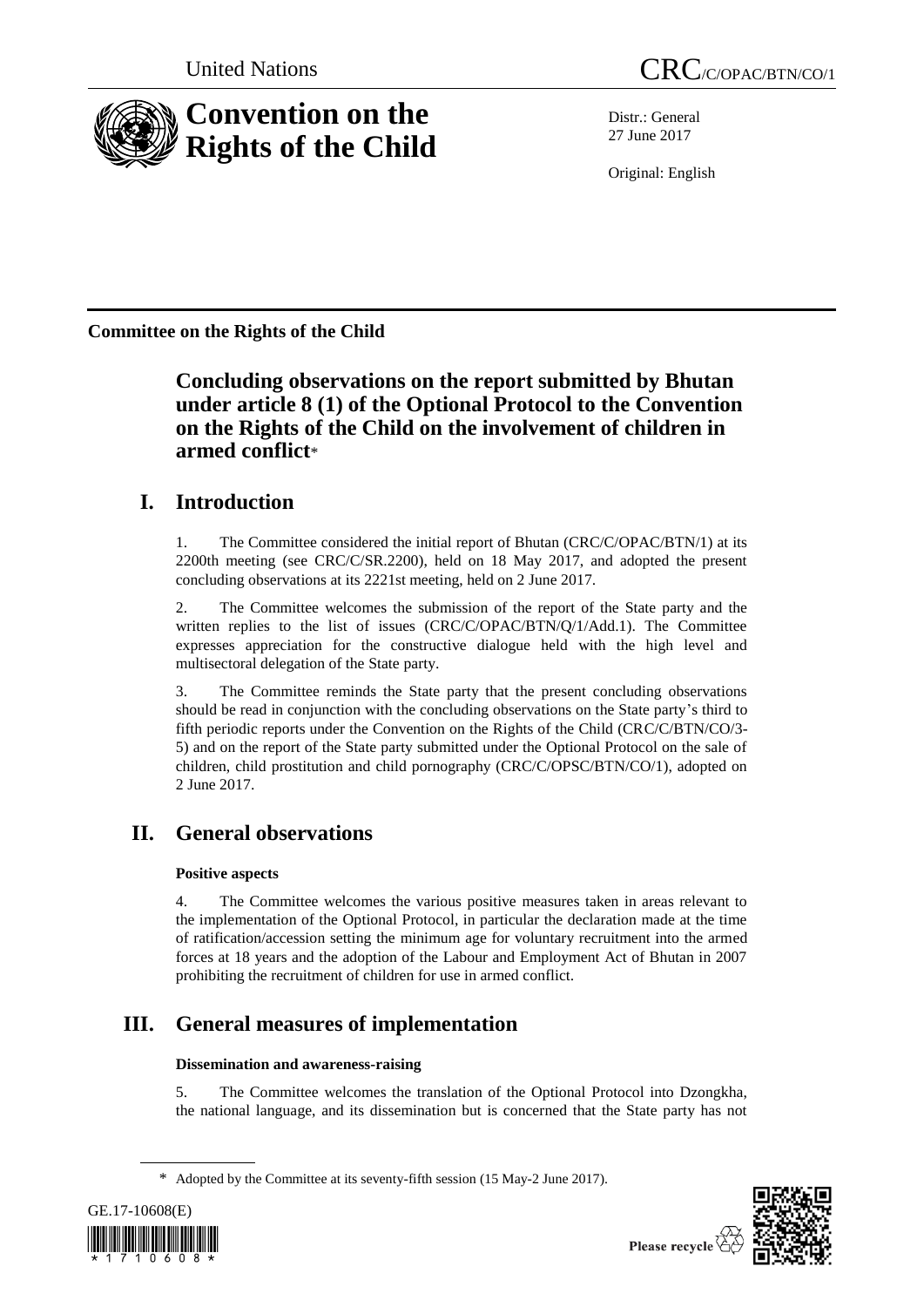sufficiently disseminated information about its principles and provisions among the members of the armed forces and the general public, including children and their families.

6. **Pursuant to article 6 (2) of the Optional Protocol, the Committee recommends that the State party enhance its efforts to make the principles and provisions of the Optional Protocol widely known to the members of the armed forces, the public at large and children in particular, including through involvement of the media in awareness-raising programmes.**

#### **Training**

7. The Committee regrets the insufficiency of specific training on the provisions of the Optional Protocol in the course curricula for military and law enforcement personnel, including those involved in peacekeeping operations, and in capacity-building programmes for government and civil society organizations working on child protection issues.

8. **The Committee recommends that the State party include the Optional Protocol systematically in the training of all relevant professional groups, in particular the armed forces, members of international peacekeeping forces, law enforcement and immigration officers, prosecutors, lawyers, judges, teachers, social workers, local and district officials.** 

#### **Data**

9. **The Committee recommends that the State party establish a mechanism for the comprehensive collection of data, disaggregated by sex, age, nationality and ethnic origin, on children in vulnerable situations, such as asylum-seeking, refugee, migrant and unaccompanied children who enter the State party and may have been recruited or used in hostilities abroad.**

#### **IV. Prevention**

**Human rights and peace education**

10. **With reference to its general comment No. 1 (2001) on the aims of education, the Committee recommends that the State party supplement its educational initiatives by including systematically peace education and international humanitarian law in school curricula, with special reference to crimes under the Optional Protocol.**

**Protection of education in situations of armed conflict**

11. **The Committee welcomes the State party's participation in the first international conference on the Safe Schools Declaration, held in Oslo in 2015, and recommends that it endorse the Declaration as a commitment to protect students, educational staff and infrastructure during armed conflict, which is particularly relevant in the context of the State party's participation in United Nations peacekeeping operations.** 

## **V. Prohibition and related matters**

**Criminal legislation and regulations in force**

12. The Committee is concerned that recruitment of children by armed forces, non-State armed groups and private military and security companies has not been explicitly prohibited and criminalized and that the recruitment of children below the age of 15 has not been defined as a war crime in the State party's legislation.

#### 13. **The Committee recommends that the State party:**

(a) **Explicitly prohibit and criminalize the recruitment of children under 18 years of age by armed forces, non-State armed groups and private military and security companies;**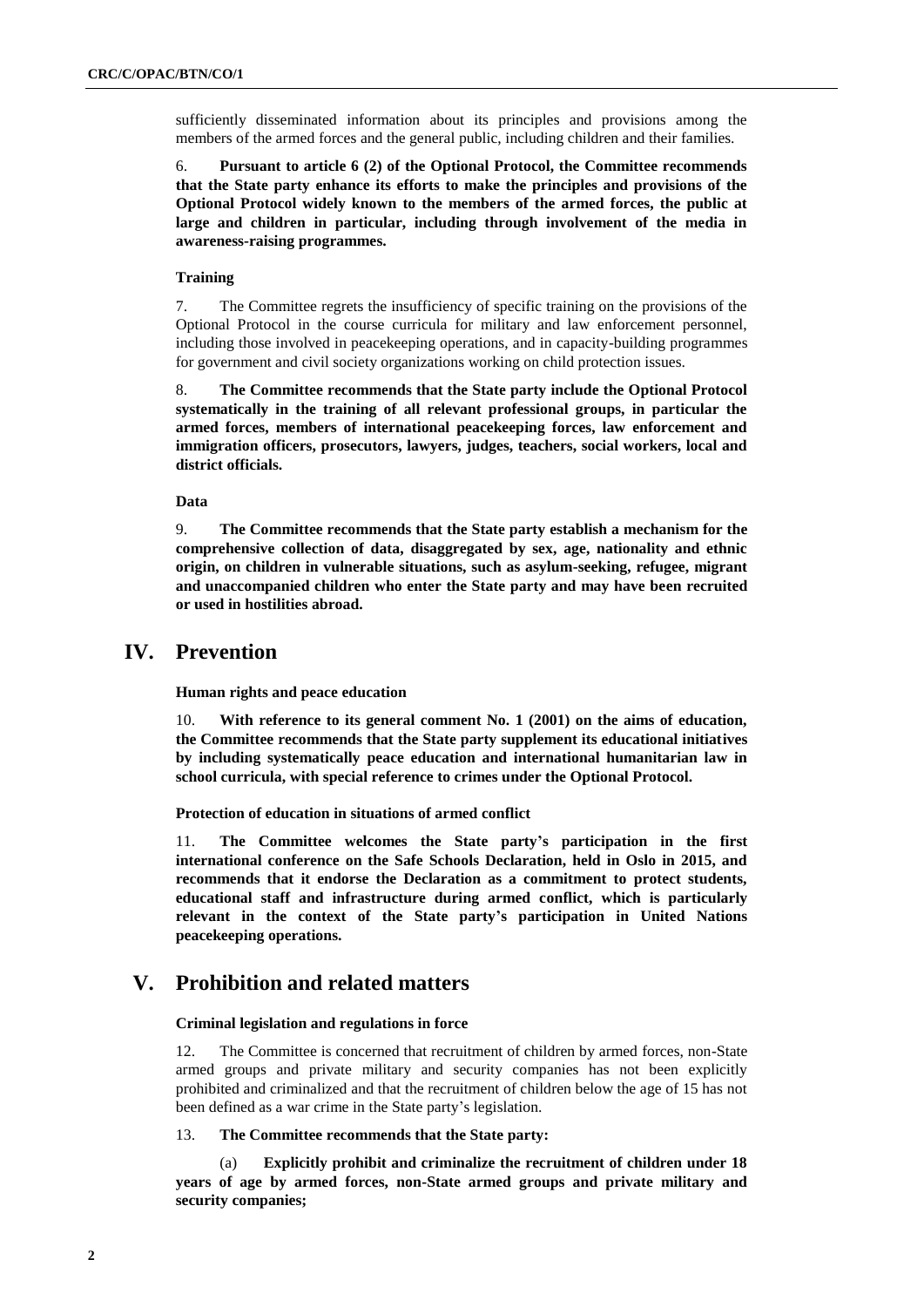(b) **Define and punish the recruitment of children under the age of 15 as a war crime and consider ratifying the Rome Statute of the International Criminal Court.**

**Extraterritorial jurisdiction** 

14. **The Committee recommends that the State party establish extraterritorial jurisdiction over acts prohibited under the Optional Protocol, including the conscription or enlistment of children into the armed forces or armed groups, if such crimes are committed by or against a State party's national or a person who otherwise has a close link with the State party.**

### **VI. Protection, recovery and reintegration**

#### **Measures adopted to protect the rights of child victims**

15. The Committee notes that the Child Care and Protection Act of 2011 and its rules and regulations encompass the provision of preventive, responsive and protective services to children and outline the procedures for the determination of the best interests of the child for children in "difficult circumstances", which encompasses a child who is a victim of abuse or exploitation. However, the Committee regrets that the Act and its rules and regulations do not explicitly define a child involved in armed conflict as a "child in difficult circumstances".

16. **The Committee recommends that the State party review the Child Care and Protection Act and its rules and regulations, to include explicitly in the definition of "child in difficult circumstances" those children involved in armed conflict and explicitly to grant them all the protective services available to child victims.**

**Assistance for physical and psychological recovery and social reintegration**

17. **The Committee notes that there are no reported cases of children who have or may have been involved in armed conflict, but nevertheless recommends that the State party take the measures necessary to be prepared to provide children who may have been involved in armed conflict abroad with the appropriate assistance for their physical and psychological recovery when and if identified.**

## **VII. International assistance and cooperation**

**International cooperation** 

18. **The Committee recommends that the State party strengthen its cooperation with the International Committee of the Red Cross and with the Special Representative of the Secretary-General for Children and Armed Conflict, and that it explore increased cooperation with the United Nations Children's Fund (UNICEF) and other United Nations entities in the implementation of the Optional Protocol.**

#### **VIII. Follow-up and dissemination**

19. **The Committee recommends that the State party take all appropriate measures to ensure that the recommendations contained in the present concluding observations are fully implemented, including by transmitting them to the Parliament, relevant ministries, including the Ministry of Defence, the Supreme Court and local authorities, for appropriate consideration and further action.**

20. **The Committee recommends that the report and the written replies to the list of issues submitted by the State party and the present concluding observations be made widely available, including through the Internet, to the public at large, civil society organizations, youth groups, professional groups and children, in order to**